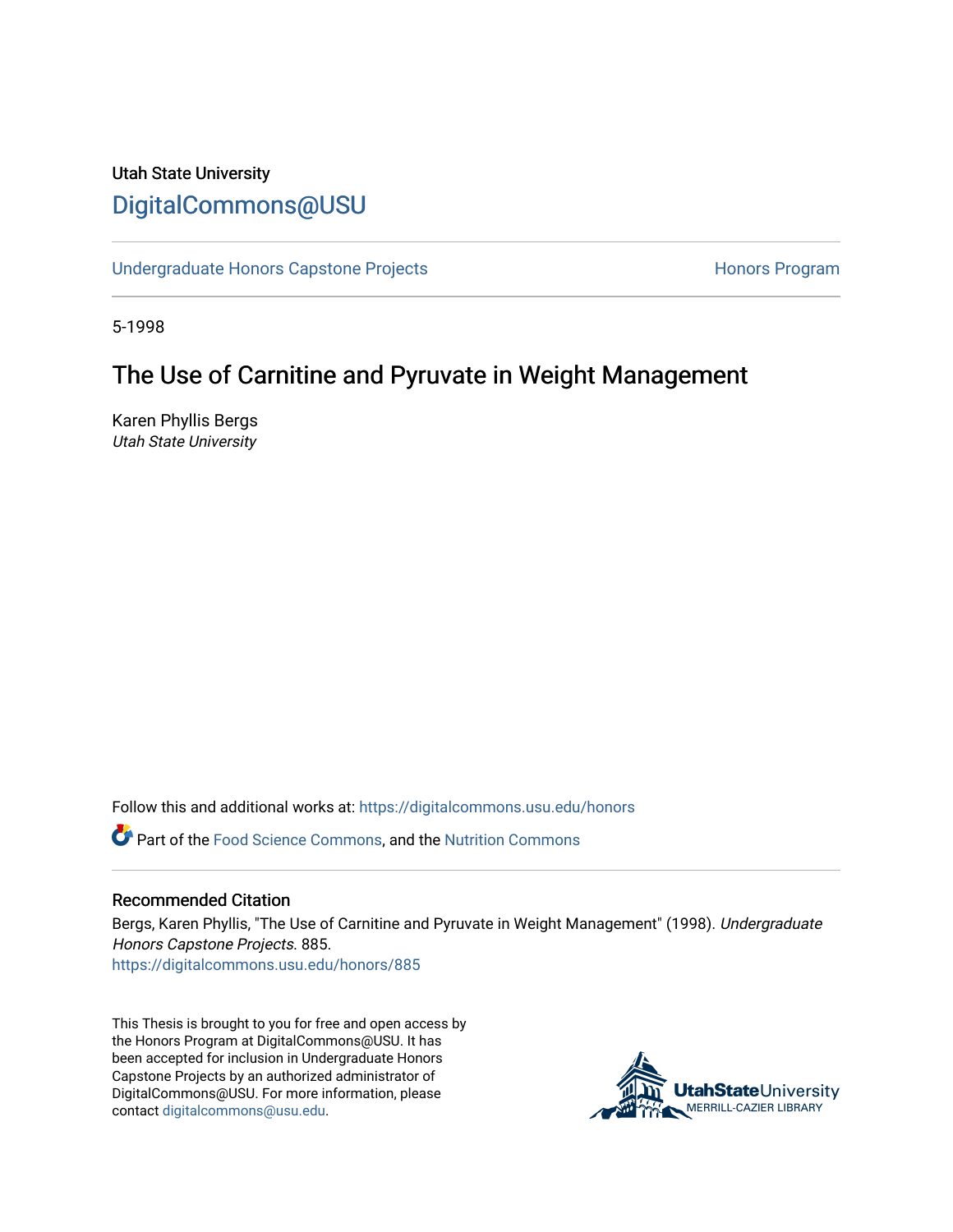# THE USE OF CARNITINE AND PYRUVATE IN WEIGHT MANAGEMENT

by

Karen Phyllis Bergs

## Thesis submitted in partial fulfillment of the requirements for the degree

of

### DEPARTMENT HONORS

in

**Dietetics** 

Approved:

Thesis/Project Advisor

Department Honors Advisor

Director of Honors Program

UTAH STATE UNIVERSITY Logan, UT

1998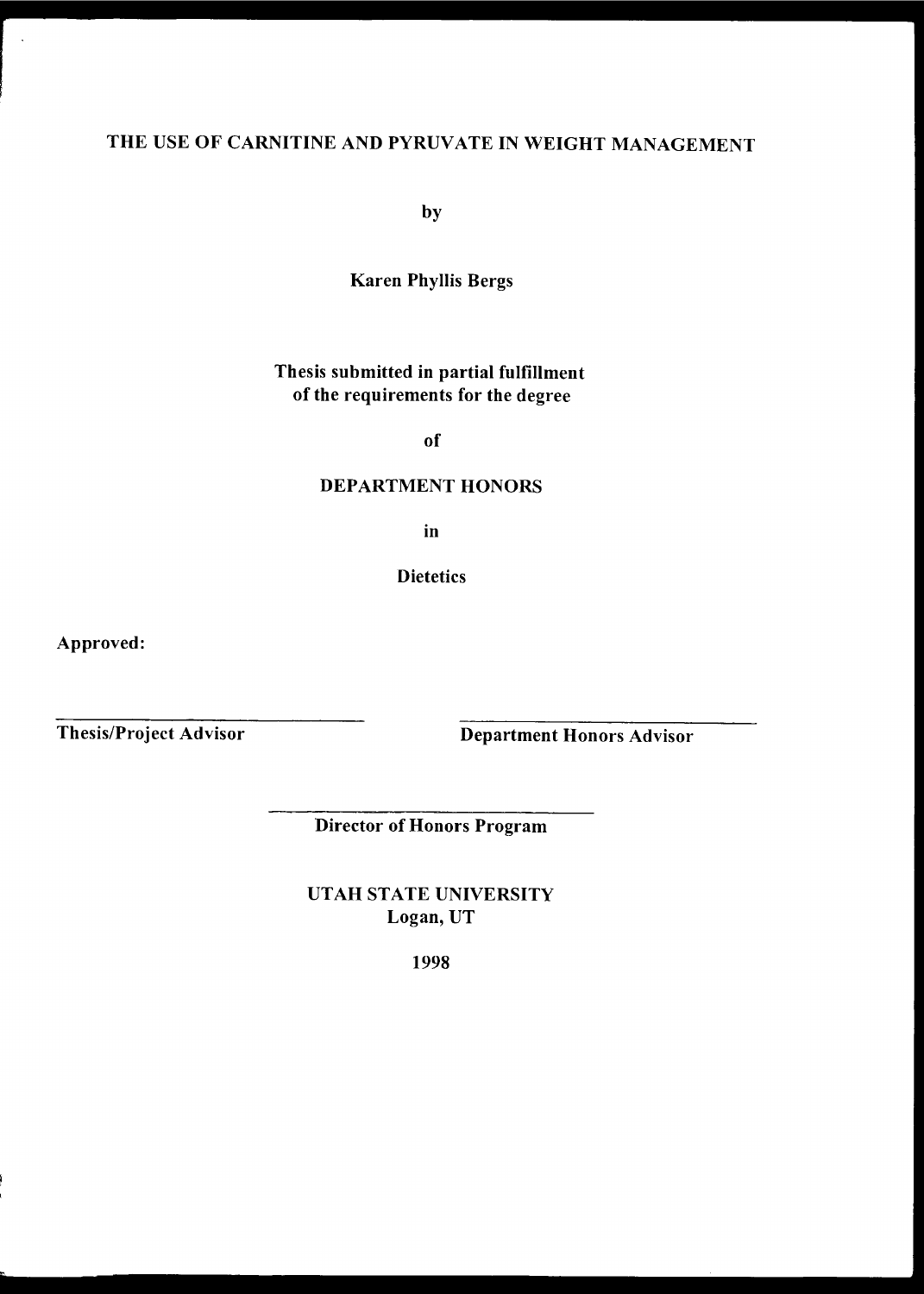#### **ABSTRACT**

Carnitine has been a naturally occurring compound since the beginning of the century, and was considered to be an essential nutrient for quite some time. Carnitine has many essential roles in the body. Carnitine transports fatty acids into the mitochondria for energy, controls ketogenesis, and modulates the acyl-CoA/free CoA ratio. Studies have postulated that exercise decreases carnitine in the body, therefore leading to a deficiency in athletes. Camitine has also been used as a weight loss product because of its fatty acid oxidation function. Many nutritional supplement companies have marketed on these functions of carnitine, resulting in a big business. Pyruvate is another substance that has be postulated to help individuals lose weight. Pyruvate is needed for conversion of glycerol to acetyl CoA, which produces ATP for energy. Studies from the University of Pittsburgh Medical Center have found that pyruvate does reduce weight regain in individuals after weight loss. There are also numerous companies that market pyruvate for weight loss.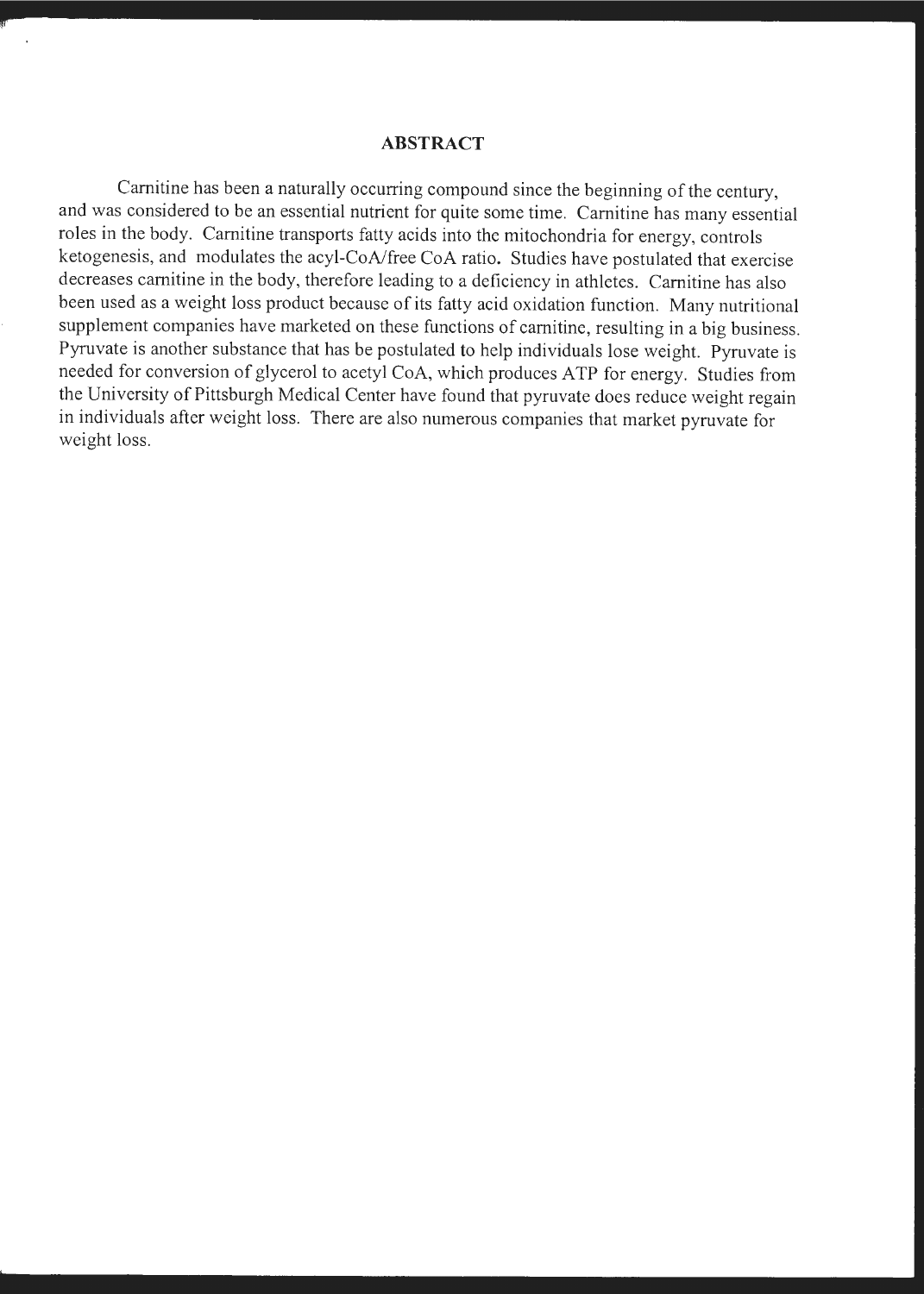Carnitine is a water-soluble vitamin like compound (1). Carnitine has been a known naturally occurring compound since the beginning of this century, when scientists isolated carnitine from muscle biopsies in animals (2). When carnitine was first discovered in 1905, it was considered to be an essential nutrient for quite some time, since its physiological function remained elusive for years. Carnitine is very important for metabolic reactions in the muscle, but now not considered an essential nutrient since carnitine is formed in the liver from other nutrients (1). The two principal amino acids that forms carnitine are lysine and methionine (2) (Fig. 1).



**Fig. 1.** Biosynthesis of camitine. **Source:** Heinonen OJ. *Sports Med.* 1996; 2: 109-132.

In addition, carnitine is found in large amounts in animal foods, particularly in meats. .\.1ost individuals consume enough carnitine in the diet, and the body has an effective conservation system, so there is no need for a RDA. Deficiencies are rare, however, vegetarians have been noted to have a decreased plasma level of carnitine compared to individuals consuming a mixed diet. Approximately 90% of the body supply of camitine is located in the muscle tissues. This is important since camitine supplementation has been theorized to enhance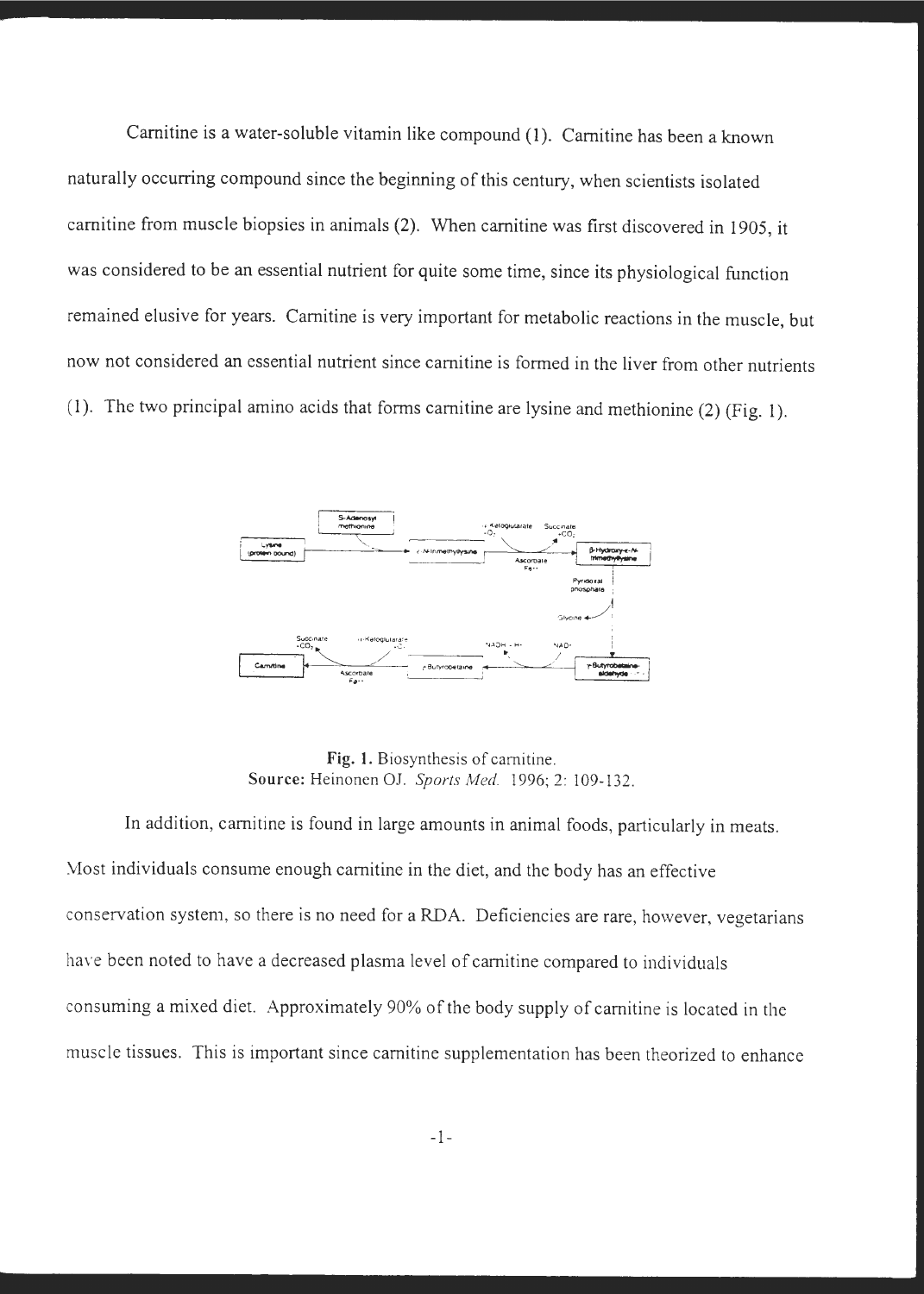physical performance (1).

There are primarily two forms of carnitine: L-carnitine and D-carnitine (2). There are other forms available such as 1-propionylcarnitine which is used in supplements. L-carnitine is the physiologically active form in the body, and D-carnitine is the unphysiological form and may replace the natural intracellular L-carnitine (1). This is of concern, because large doses of Dcarnitine has been shown to cause a deficiency of carnitine in the body or muscle dysfunction (3). Therefore, supplementation of D-carnitine is not recommended.

According to Heinonen, carnitine has many essential roles in the body. Carnitine's major function is for energy metabolism due to its role in transporting fatty acids into the mitochondria for utilization in energy-generating processes (2-4). Long-chain fatty acid oxidation is carnitine dependent in all tissues (2). Due to this, it has been theorized that an increase in carnitine availability to the muscle should increase fatty acid oxidation and in result, spare glycogen (3). Fatty acids must be esterified to acylcarnitines with camitine so they can be transported into the mitochondria by the use of carnitine-acyl-transferase I. Acylcarnitines can then be easily transported across the mitochondrial membrane by the carnitine translocate to enter the mitochondrial matrix. In the mitochondria, acyl-CoA undergo  $\beta$ -oxidation and form acetyl-CoA by the action of carnitine-acyl-transferase II. This then allows carnitine to be recycled to the cytoplasm. Then in the muscle, acetyl-CoA is oxidized in the Kreb's cycle to produce lots of ATP, or in the liver, acetyl-CoA can be used for the formation of ketone bodies. Therefore, camitine also contributes to the control of ketogenesis (2) (Fig.2).

-2-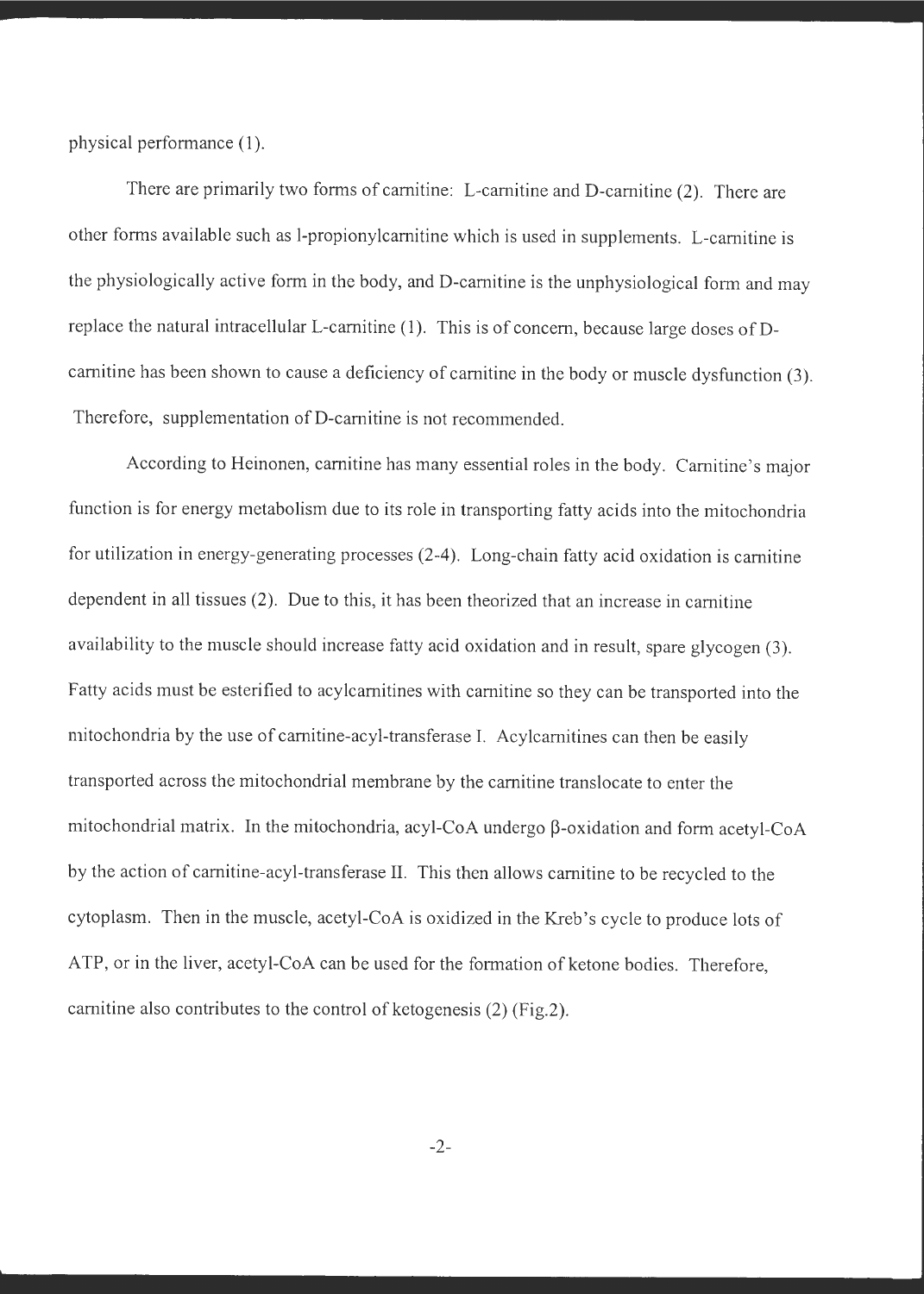

Fig. 2. Carnitine as a carrier of long-chain fatty acids (FA) into the mitochondria. *Abbreviations:* CoA=coenzyme A; FA-carnitine=acylcarnitine; 1=carnitine-acyl-transferase I; 2=carnitine-acyltransferase II; 3=camitine translocase. **Source:** Heinonen OJ. *Sports Med.* 1996; 2: 109-132.

Another function of carnitine is to modulate the acyl-CoA/free CoA ratio  $(4)$ . The way camitine modulates this ratio is by the formation of acylcamitines. If acyl-CoAs are produced faster than they are used, intra mitochondrial free CoA is regenerated as camitine binds acylgroups and the high intramitochondiral acyl-CoA/free CoA ratio is corrected (5,6). Human skeletal muscle contains 0.06 mmol/g dry mass of total CoA, and the muscle content of free plus acetylcamitine is more than 20 mmol/g dry mass (7).

The way these different acyl-CoA compounds accumulate inside the mitochondria can result from normal and abnormal metabolism such as in exercise, fasting, ischaemia, and diabetes. These CoA intermediates may inhibit several enzymes of intermediary metabolism and have a direct toxic effect on the mitochondria membrane. Excess CoA is transported out of the mitochondria as acylcamitines bound to camitine to be catabolized in the liver or excreted by the kidneys. This is why camitine is considered a detoxifying agent (2).

A study by Lennon and associates in 1983 (8), suggested a potential loss of acyl-camitine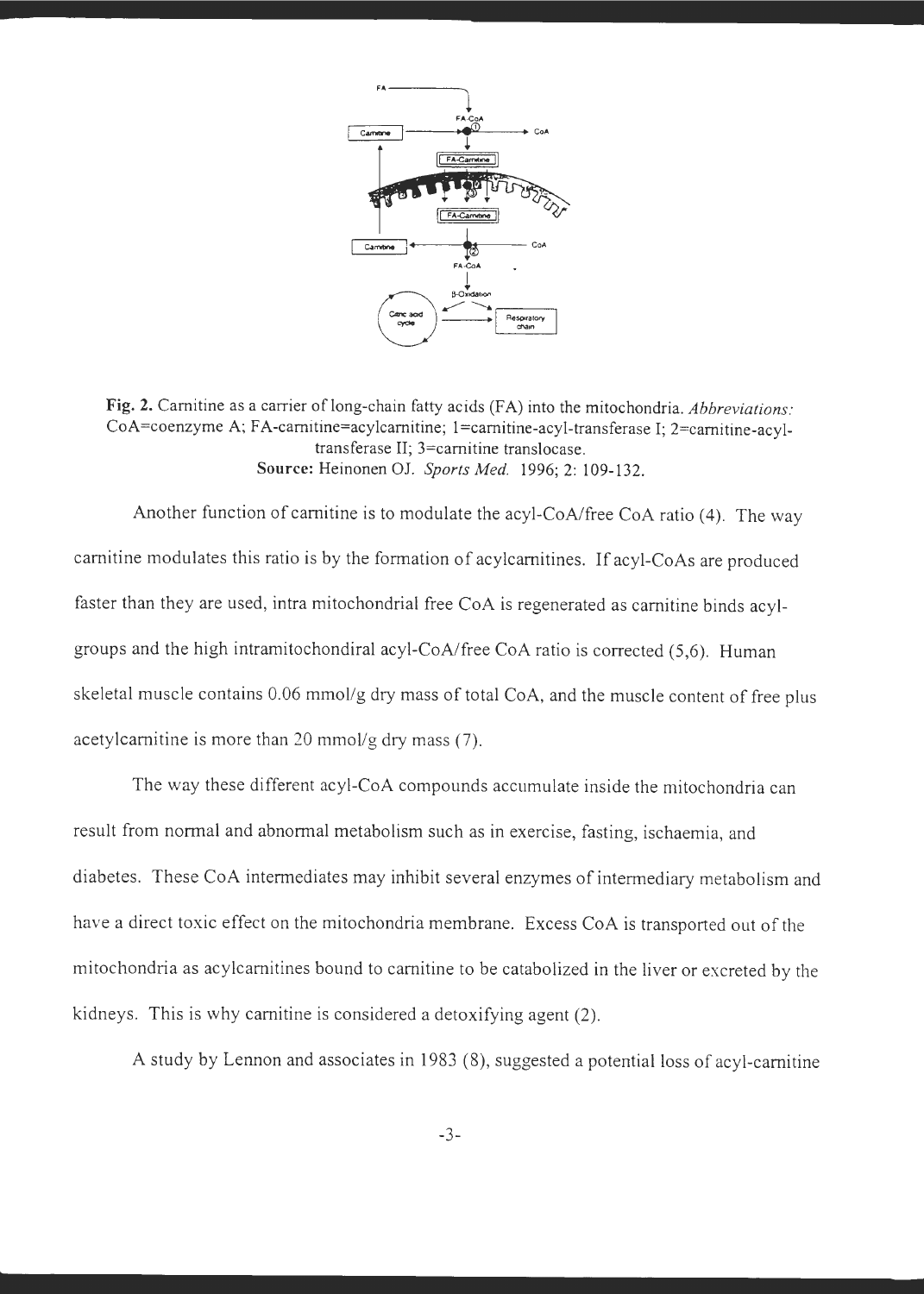from the muscle to plasma occurs during exercise. These researchers noted that during submaximal cycle ergometer exercise the muscle total camitine level fell by 20%, additionally, the percentage of plasma acylcamitine increased from 17% at least to 22% by 40 of exercise. This rise of plasma acylcamitine is suggested to be due to the release of camitine from muscle during exercise. This finding led to the speculation that intense exercise could induce camitine deficiency in muscle. Carlin and associates in 1986 (9), noted that low intensity exercise of 39%  $VO<sub>2max</sub>$  for 90 minutes and noted no change in the muscle carnitine, but there was a large elevation in the acylcamitine and fall in the free camitine. These plasma acylcamitines progressively increased during exercise which was mostly due to a decrease in free camitine and not due to a net loss of muscle camitine as Lennon postulated (9). Several studies have noted that there is a slight decrease in free camitine and possibly an increase in total camitine during exercise which is due to many regulatory factors that occur during exercise. Such regulator factors include changes in blood volume, camitine uptake and release in the muscle and acylation of camitine outside contracting muscles (2). Further research is needed on these mechanisms.

Clarkson stated that physical training allows the body to increase the capacity of skeletal muscle to oxidize fatty acids (FA). To do this, there must be an increased transport of fatty acids into mitochondria and use in the trained muscle. Changes in camitine levels and/or activities of its associated enzymes may also occur (3). The whole camitine system may be involved in the biochemical adaptation to training. Fatty acids are also an important source of energy in the resting muscles, and during prolonged low-intensity exercise FA oxidation eventually becomes the major energy source for muscles. Due to the essential role of camitine in FA oxidation and because muscle fat oxidation in muscle correlates with the camitine level, supplementation with

-4-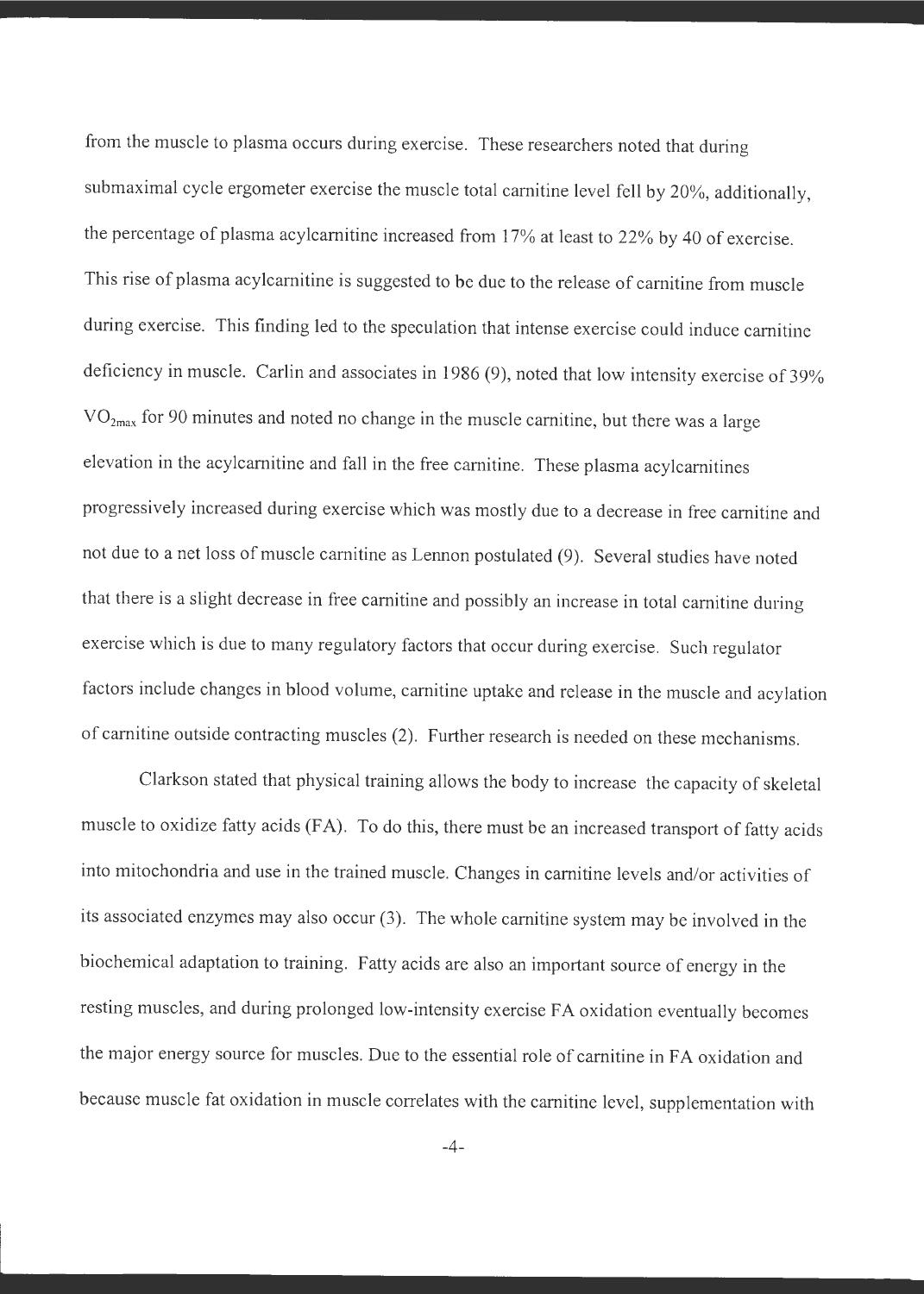carnitine has been thought of as a means to stimulate FA oxidation during exercise. This is a sound theoretical idea since enhanced FA oxidation would also spare glycogen and postpone fatigue during exercise (2).

Camitine has been widely used by athletes and dieters to improve performance or to lose weight (3). Unfortunately, there is no unequivocal support to this practice. Camitine is used since it is a natural component of muscle, and is not harmful even after excessive intake. Camitine has had the potential of enhancing metabolism in certain situations. Several rationales have been forwarded by Wagenmaker in support of the potential ergogenic effects of oral camitine supplementation (10). Since FA oxidation is camitine dependent, an increased camitine level might, by stimulating FA oxidation, spare glycogen and postpone fatigue. Carnitine is a "fat burner" ( oxidizer) therefore, it helps to reduce body fat and to lose weight. Carnitine supplementation increases the  $VO_{2max}$ . Intense exercise training causes a loss of carnitine from the muscles and creates a risk of carnitine deficiency for athletes (10).

Unfortunately these seem like appropriate rationales. However, the truth is, carnitine supplementation neither enhances FA oxidation in vivo nor spares glycogen or postpones fatigue during exercise. Carnitine supplementation does not unequivocally improve performance of athletes. Camitine does not reduce body fat or help to lose weight. There is no theoretical basis for these assumptions and much less clinical support. Most studies have concluded that, carnitine does not affect the VO<sub>2max</sub>. During exercise there is a redistribution of free carnitine and acylcamitines in the muscle but there is no loss of total camitine. Athletes are not at risk of camitine deficiency and do not have an increased need for camitine (10).

A study conducted by Davis and associates in 1990 (4), evaluated the different effects of

-5-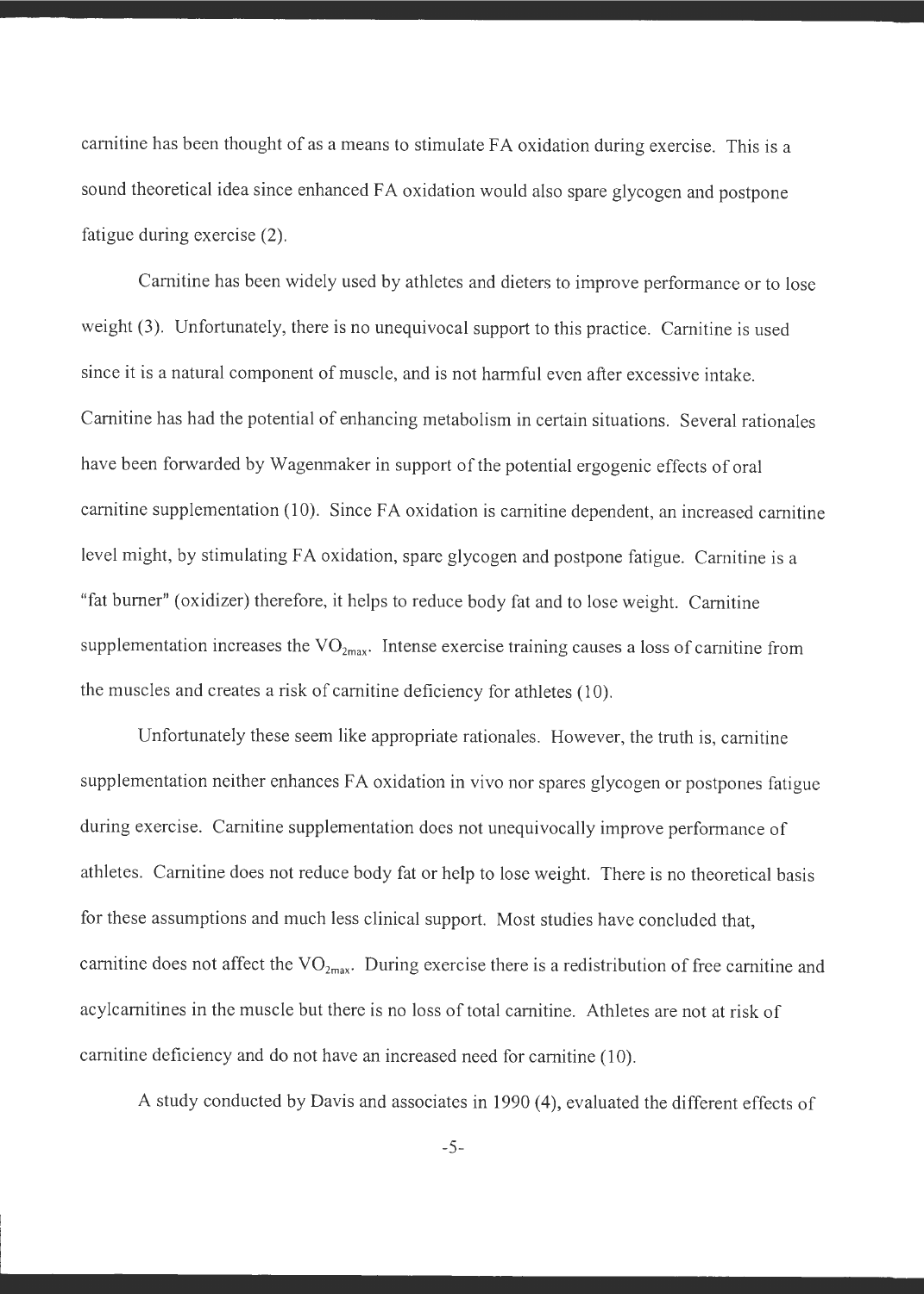feeding two very low calorie diets upon the fractions of plasma and urinary camitine in obese females. Subjects received either Diet 1 which consisted of Optifast and provided 4.4 umol of carnitine per day, 420 calories, and 70 grams of protein or Diet 2 which consisted of 500-600 calories /day from lean meat, fish, or poultry. They found that total plasma camitine in D2 subjects was significantly higher than in Dl groups. After 2 months, Dl subjects had a significantly reduced excretion of camitine and acylcamitine. They concluded that a long term use of a very-low calorie diet will cause alterations in plasma camitine metabolism (Fig. 3,4).



**Source:** Davis AT, et al. *J Am Col Nutr.* 1990;9: 261-264.

There is so much conflicting data available, but one must realize that carnitine supplementation has been proven effective in animal studies as well as *in vitro* (1). The public wants a quick method for weight loss or increased athletic ability, so these studies seem "true". We need to look at the whole picture and not focus on one area.

With so many supplement companies out there, it is no wonder why this is a big business. These companies generally focus on un-scientific research to base their claims. On the Internet, there are loads of information on weight loss gimmicks. One article from *Better Nutrition*  quoted several doctors and urged readers to take camitine supplements. The title of this article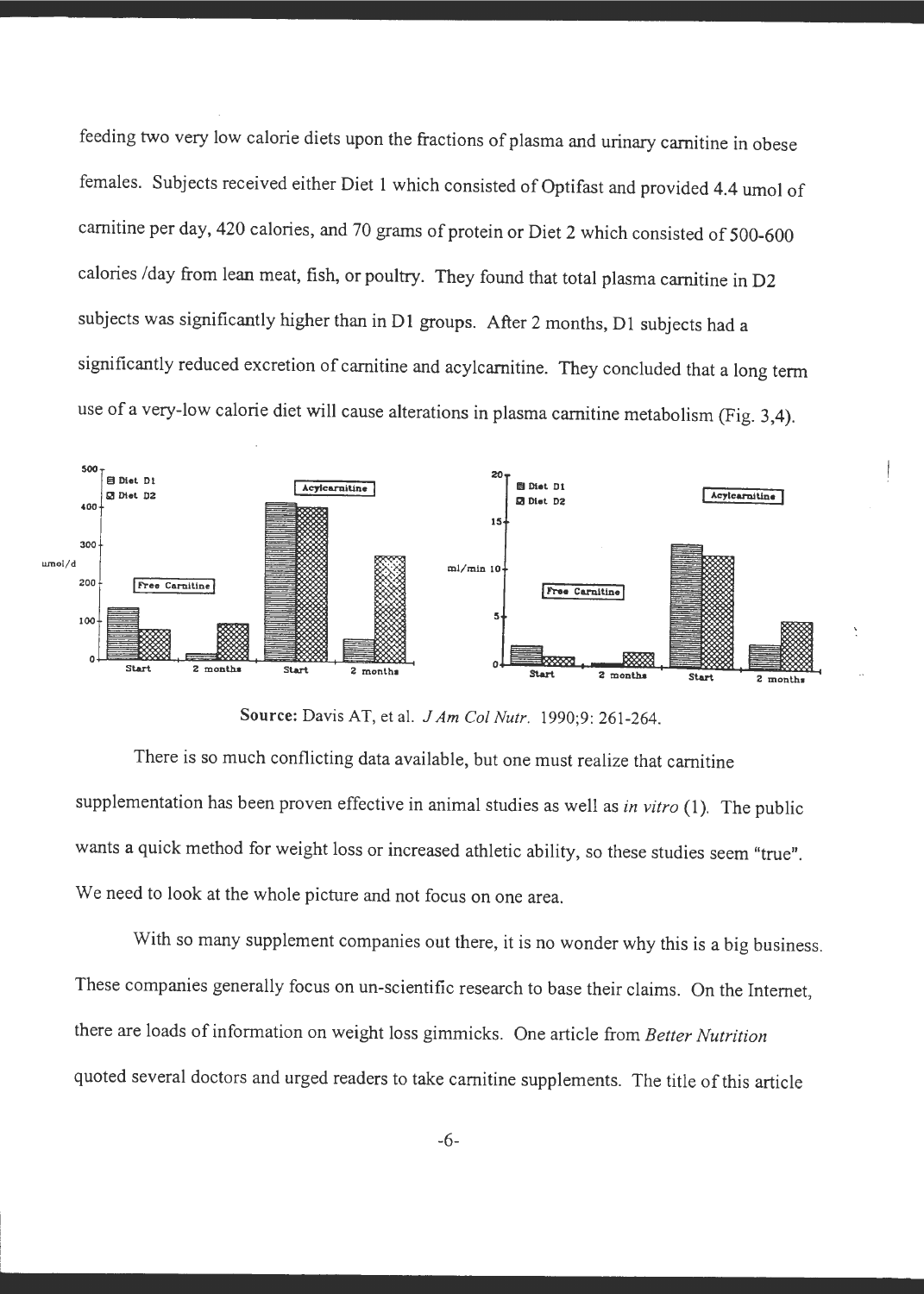was *L-carnitine and chromium are top nutrients for any weight loss plan*. The article states that camitine is found in every cell in our bodies and shuttles fat into the cell's mitochondria, where fat is burned for energy (11). We all know this is true. The article goes on and states that carnitine not only promotes the loss of fat, but also increases lean body mass. Carnitine is crucial for proper fat burning. By taking supplemental carnitine, the body is able to create energy by metabolizing stored fat, allowing the person to shed a few extra pounds in the process. In addition, this article states that camitine helps control low blood sugar, meaning it can function as an appetite suppressant. In addition, carnitine deficiencies can lead to liver, heart and muscle problems (11). A carnitine deficiency can lead to these problems, but the article failed to mention that a deficiency is very rare  $(2)$ .

Another web site found was for *Genuine Nutrition.* This company offers a wide range of supplements. They claim we must supplement because the processing and preparation of our foods and the depletion of the soil have left it impossible to receive all the necessary nutrients we need for good health. In addition, we must supplement every day so that we will have optimum nutrition and health. This group further states that in order to lose weight, build muscle, increase strength/endurance, and improve nutrition, we must use supplements (12).

Pyruvate is the "salt" for pyruvic acid (13). Pyruvic acid is a naturally occurring substance found in various foods, and is the end product of glycolysis. In an aerobic condition, pyruvate is converted to acetyl CoA and can then enter the Kreb's cycle. If the cell is in an anaerobic condition, pyruvate is converted to lactic acid. Pyruvate is necessary for conversion of <sup>g</sup>lycerol to acetyl CoA or lactic acid, which can then enter the Kreb's cycle for production of ATP (1).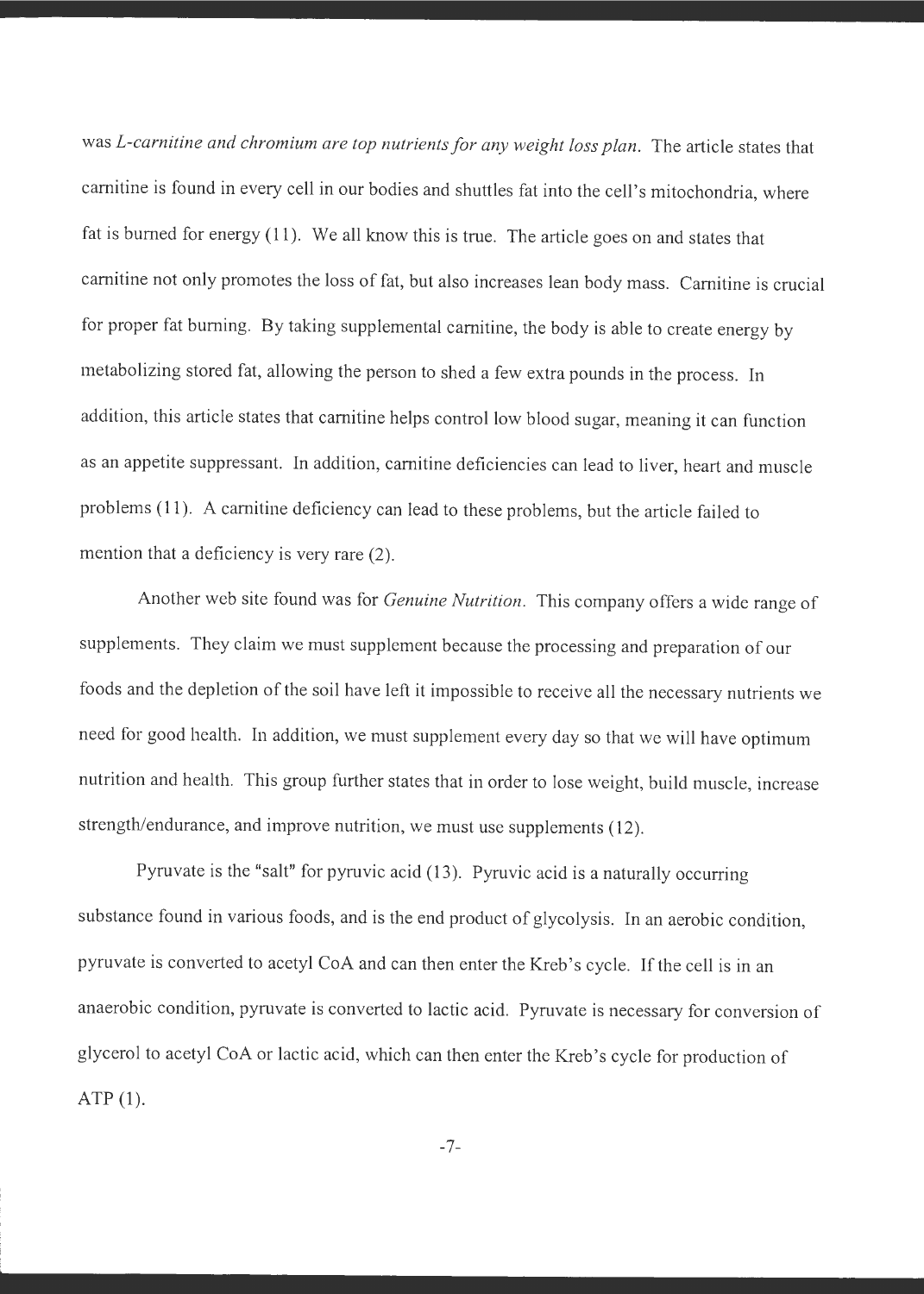Studies from the University of Pittsburgh Medical Center (14) have investigated the possibility of inhibiting gain in body fat without effecting body protein by addition of 3-carbon compounds such as pyruvate into the diet. These studies used a mixture of pyruvate and dihydroxyacetone (PD) to accomplish this goal in animals. This group found that in rats, the PD not only inhibited lipid accumulation in the liver, but also inhibited lipid accumulation in adipose tissue and associated weight gain. The mechanism of action of PD in these experimental animals was an inhibition of lipid synthesis and enhancement of energy expenditure. When this group tried this experiment on humans, they found that 3-carbon compounds also will enhance body fat and weight loss with feeding of mildly restricted and severely restricted hypoenergetic diets. Since there are numerous studies showing that obese patients lose weight when on hypoenergetic diets, this study wanted to focus on the minimization of body weight regain, which occurs in many of these patients once they resume eating. They found that substitution of 3-carbon compounds for carbohydrate will inhibit weight gain by 36% and body fat deposition by 55% during hypoenergetic feeding in obese individuals. These compounds also inhibit fat deposition, as evidenced by a lack of inhibitory effect of these compounds on nitrogen balance, plasma proteins, and fat free mass.

Another study from the University of Pittsburgh Medical Center ( 15) found that in patients with hyperlipidemia consuming high fat/high cholesterol diets who supplemented with pyruvate, had lowered total cholesterol and LDL. In patients consuming a low-fat/low cholesterol diet, no changes were noted after pyruvate supplementation. More studies need to be done in this area.

Numerous supplement companies have marketed these findings from the University of

-8-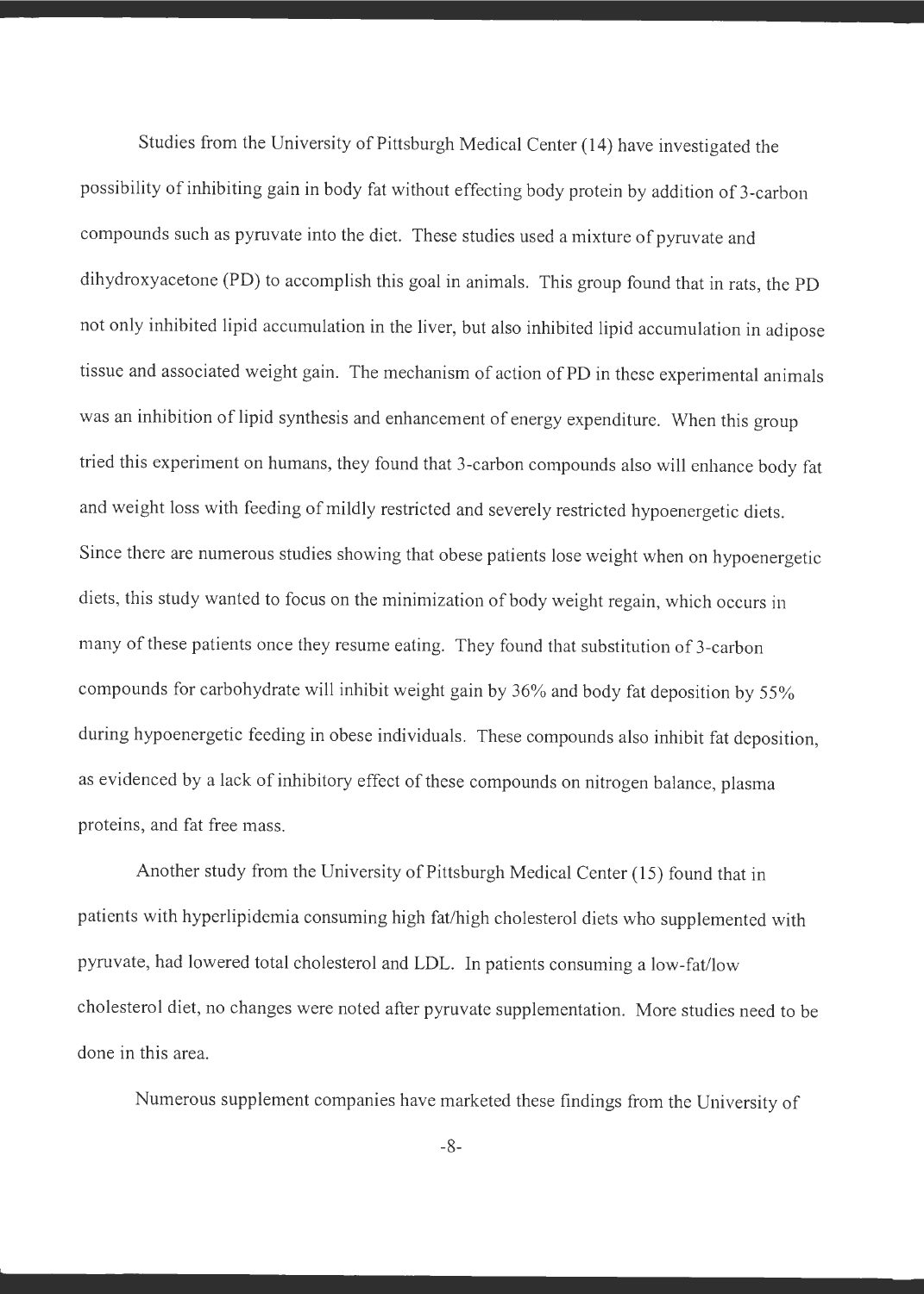Pittsburgh. Adbiotk (16) discusses the results from the two studies on pyruvate that were conducted at the University of Pittsburgh Medical Center. They listed the studies results on their web site: increased levels in muscle endurance, increased muscle mass, increased fat loss by 48%, increased levels of glucose extraction. The product they market is creatine pyruvate which can be up to 5 times more effective, and claim this form is better absorbed in the body. After being ingested, creatine pyruvate is split by hydrochloric acid in the stomach where each substance can be absorbed directly into the bloodstream without having to be converted in the liver. What this product does, is helps to regenerate creatine stores that are used during short, intense contractions. This product may also delay muscle fatigue and discomfort. According to this web site, this product provides "complimentary nutritional support for maximizing muscular performance and endurance in high intensity exercise programs".

Another supplement company, Whole Health Discount Center (17) also indicated those studies from the University of Pittsburgh Medical Center. The product they market is calcium pyruvate, which is used for increasing the amount of energy to the mitochondria, and to also reduce fat. This company did note that pyruvate is not a magic diet pill that will allow someone to lose weight while watching TV and eating potato chips. Calcium pyruvate may take 1 to 2 months before results are noticed. They also recommended that individuals exercise 3-4 times per week for 20 to 30 minutes. They state individuals will notice a loss in inches not weight, due to the loss of fat mass, not muscle mass.

In conclusion, there is currently no scientific basis for camitine supplementation (2). Pyruvate has little effect on plasma lipids in normal weight individuals, but has been shown to reduce cholesterol and fat in individuals who consume high amounts of each (15). Pyruvate may

-9-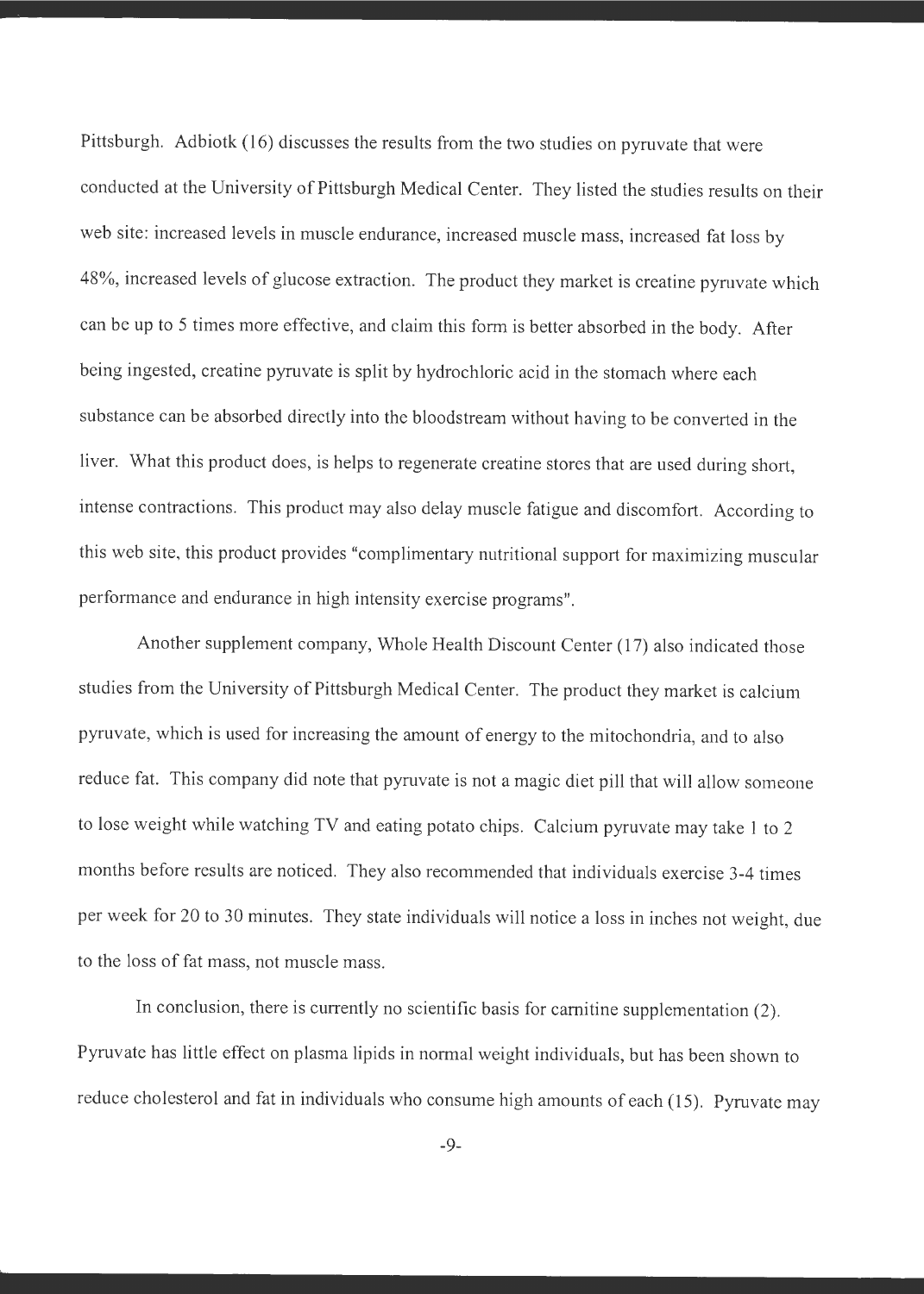however, help reduce the amount of weight regain in obese individuals. According to the studies at the University of Pittsburgh Medical Center, pyruvate may increase muscle endurance (14). Definitely more research is needed in these areas to determine their exact function in humans.